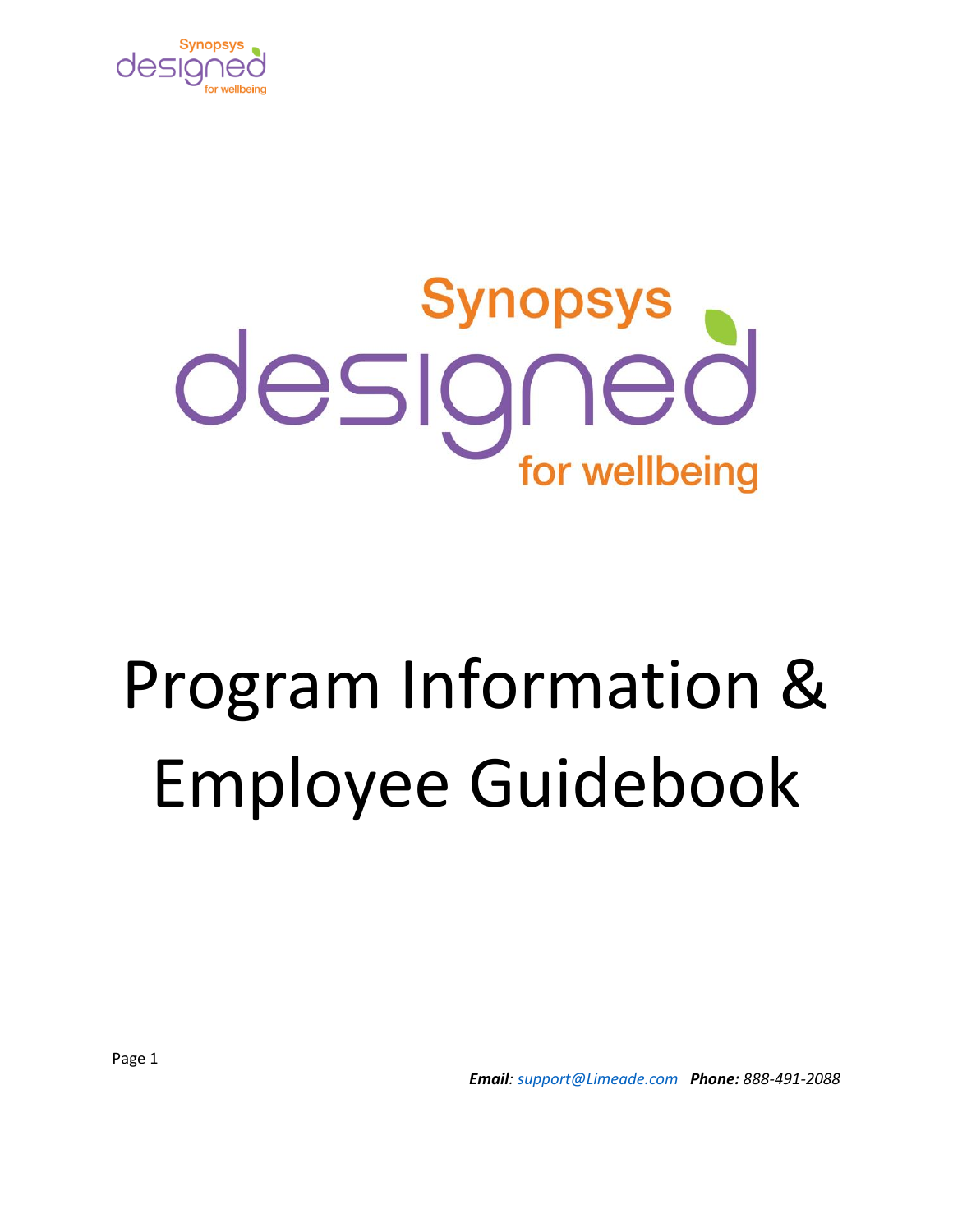

### **Contents**

Please note: Grow and Thrive Level Incentives have been updated to Tango Gift Cards.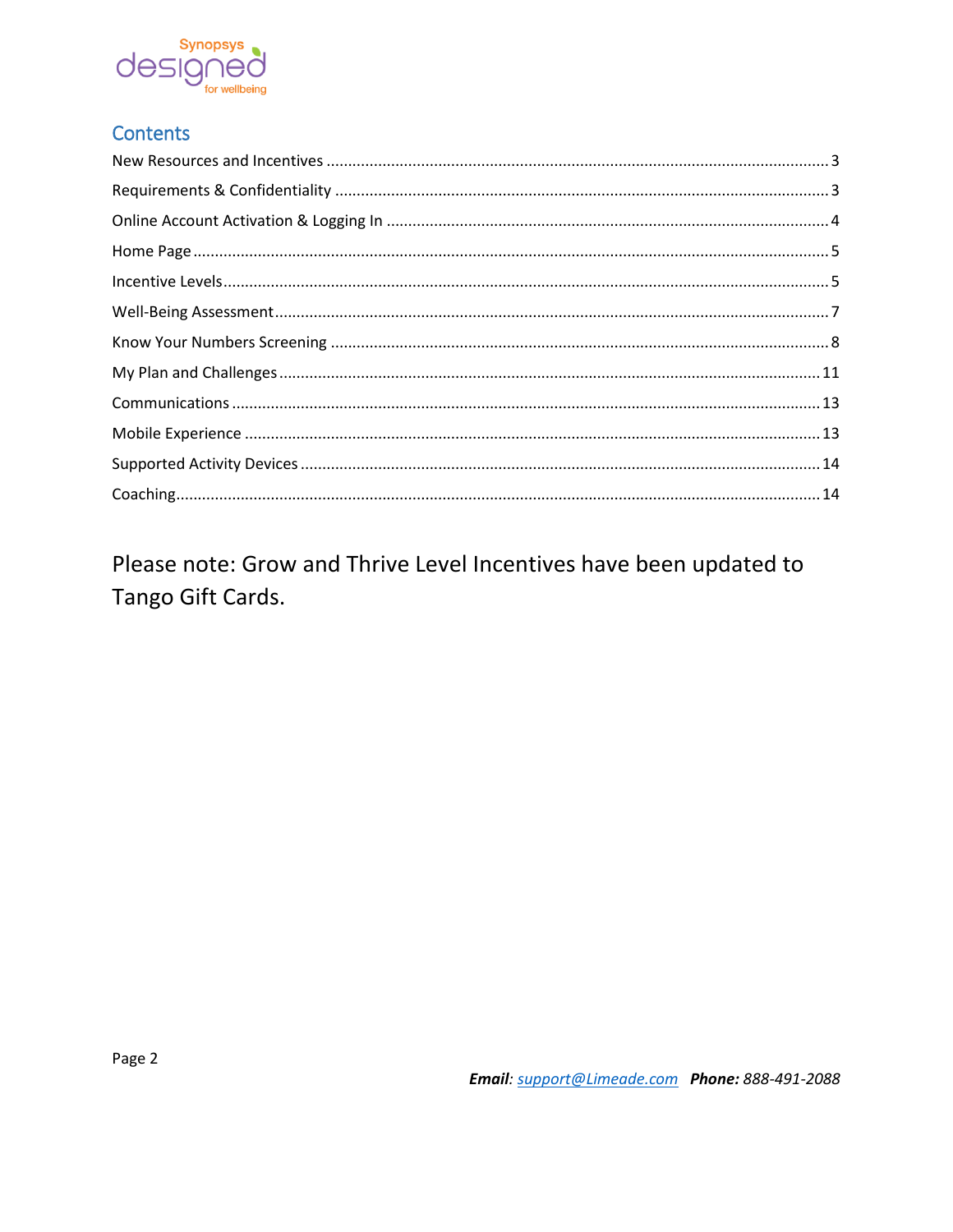

# <span id="page-2-0"></span>New Resources and Incentives

Welcome to Synopsys Designed for Wellbeing, a program that rewards you for making healthy choices. We want you to become more actively involved in your own health. Synopsys has partnered with a Wellbeing vendor, Limeade, to enhance the Designed for Wellbeing program and provide resources, tools and well-being coaching so you can achieve your individual health goals.

The Synopsys Designed for Wellbeing website [https://synopsyswellbeing.limeade.com](https://synopsyswellbeing.limeade.com/) provides a range of services and programs, all designed to help you live a healthier life and get rewarded for your participation and maintenance of a healthier lifestyle. The Designed for Wellbeing website is your gateway to taking a Well-Being Assessment and participating in challenges to help you get fit.

# <span id="page-2-1"></span>Requirements & Confidentiality

**Is participation in the Designed for Wellbeing program required?** Participating in our Wellbeing program is optional. You must complete the Well-Being Assessment plus an additional 250 points in Wellbeing challenges to receive the discount on your 2023 medical contributions. The deadline to complete the challenges to receive the medical contribution discount for 2023 is September 16, 2022.

**Is my information confidential and secure in the Designed for Wellbeing program?** Your participation in the Wellbeing program is completely confidential and secure. We are committed to protecting your personal health information. Our third party Wellbeing vendor, Limeade, is bound by legal and contractual obligations to ensure the confidentiality of the information you provide through the program, and does not rent, share, or sell participants' information. Synopsys will only receive summarized, aggregate reports that show the overall health of all participants in the program. We will receive reports on the Well-Being Assessment and Know Your Numbers Screening **completion** to track **participation only**.

**Can my Spouse or Domestic Partner participate?** Yes. Studies show that families that are active together tend to get healthier. Encourage your spouse or domestic partner to sign up on the Designed for Wellbeing site and participate in challenges as well. They will be eligible for all incentives. Their participation is also voluntary. They will need to create their own account by going to [https://synopsyswellbeing.limeade.com.](https://synopsyswellbeing.limeade.com/) They will register using Synopsys Employee's ID number followed by an "S", as in spouse, followed by the non-employee Spouse/Domestic Partner's first name as listed in the Benefits Enrollment system (Example if spouse name is Jane: your number is 012345, your spouse's registration number would be 012345SJANE or 01234sjane. **Use either all capital letters or all lower-case letters.** Do not include spaces or hyphens). If the system does not recognize your Spouse or partner, contact Synopsys Benefits, [benefits@synopsys.com.](mailto:benefits@synopsys.com)

**If I am a new hire at Synopsys, am I still required to complete the Well-Being Assessment to earn the 2023 premium discount?** No, if you are hired on or after June 1, 2022, you are not required to participate this year to earn the premium discount. However, you may wish to do so to earn points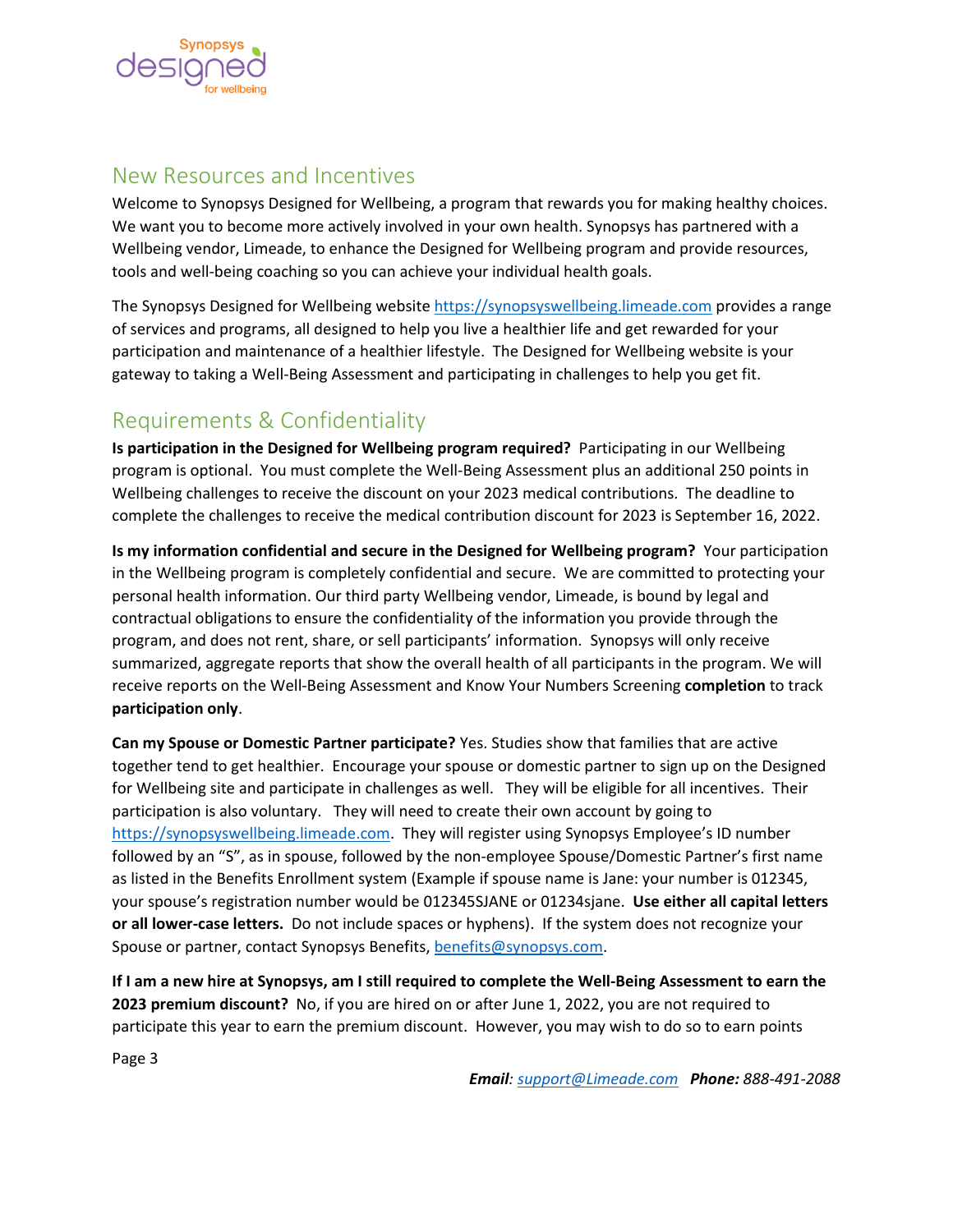

<span id="page-3-0"></span>towards other rewards. We will extend the 2022 and 2023 medical contribution discount to you either way.

# Online Account Activation & Logging In

#### **How do I activate my account?**

#### **Employees:**

- Employees can bypass "Activate Account" and simply "Sign in" and then use the "Synopsys Okta Single Sign On" button. New employees will receive an email with a secure link that takes you directly to the Designed for Wellbeing site. Simply follow the directions to sign into your account.
- Choose your own activity display name (username). Usernames must be at least 6 characters. **Keep in mind that your activity display name (username) will be visible to other participants on challenge leaderboards or when posting to a community forum. Participants that do not want to be identified should choose a username accordingly.**
- Your invitation code is unique and generated for each participant. Never forward your invitation email or share your activation code with another participant. Once activated, your invitation email link code will no longer be valid.
- The terms of service and privacy must be accepted in order to activate your account. Please review the Limeade privacy policy concerning participation and keeping your information confidential.
- The privacy policy link is provided at the base of each webpage on the site or may be reviewed via the following link:<https://synopsyswellbeing.limeade.com/Privacy.aspx>
- If you misplaced this email you can still activate an account by going to [https://synopsyswellbeing.limeade.com.](https://synopsyswellbeing.limeade.com/) Click on the green Activate Account button in the middle of the page. You will use your Synopsys employee ID number to register. You can find your employee ID number on your personal employee look-up record on SynopsysWorld. Use 6 digits such as 023451.

#### **Spouses or domestic partners:**

- Go to [https://synopsyswellbeing.limeade.com.](https://synopsyswellbeing.limeade.com/) Click on the green Activate Account button in the middle of the page.
- Register using the six-digit Synopsys employee ID number followed by an "S", as in spouse, followed by the non-employee Spouse/Domestic Partner's first name as listed in the Benefits Enrollment system (Example if spouse name is Jane: your number is 012345, your spouse's registration number would be 012345SJANE or 01234sjane. **Use either all capital letters or all lower-case letters.** Do not include spaces or hyphens). If the system does not recognize your Spouse or partner, contact Synopsys Benefits, [benefits@synopsys.com.](mailto:benefits@synopsys.com)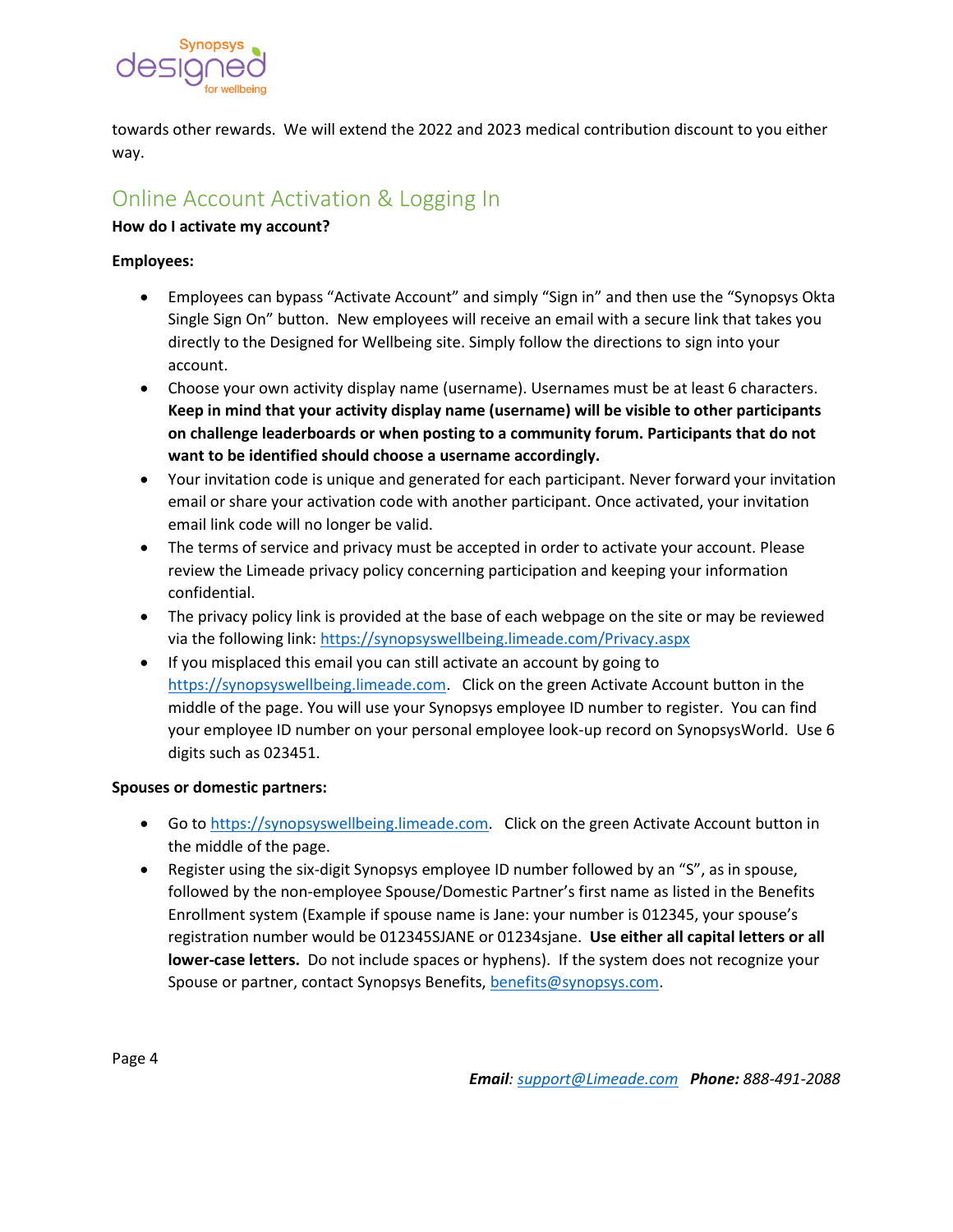

**If I am having an issue logging in or with the website, how can I get support?** Email:

#### [support@limeade.com](mailto:support@limeade.com)

**Are there any tips for choosing an activity display name (username)?** When choosing a username, you should keep in mind that it will appear on the Leaderboard when you join a challenge, post a comment or ask a question on a community forum. If you would like to remain anonymous to other users, choose a username that doesn't include your first or last name or any other identifiable information.

**How do I change my activity display name (username)?** To change your username at any time, please navigate to the Settings section on the top-right corner of your Designed for Wellbeing account, and then go to the Profile tab, Sign-In Information, Change Activity Display Name button.

**How do I change my password?** To change your password at any time, please navigate to the Settings section on the top-right corner of your Designed for Wellbeing account, and then go to the Password tab, then click on the Change Password link.

**Is an email address required to register?** Yes, an email address is required. Employees should register with their Synopsys email address account (shorter address with no dot in the middle). Spouses can use any email address and if you don't have an email address you can sign up for a free email account through various providers such as Google or Hotmail. Your email address can be changed once you register by going to Settings, Email and Privacy.

**Can I upload a profile image?** You can upload a profile image by clicking on your profile in the top right on the web and then clicking on Photo (in the app, tap your profile in the top left and then tap the profile image) You may upload your own image or you can select from the library of icon images. A profile image is not required.

# <span id="page-4-0"></span>Home Page

**What is the My Activities carousel?** This carousel shows the challenges that you are currently participating in.

**What is the My Updates section?** The My Updates section of the home page is where you can stay up to date on important Synopsys news, get updates on your wellbeing program, and connect with other Synopsoids, spouses or domestic partners on our social channel. If you send or receive a Cheers, you will see those here too.

**Where can I learn more about the Designed for Wellbeing program?** Go to the site's My Points tab. Here you will find details about point levels, incentives and much more. In the app, tap on your profile in the top right and then tap on My Points.

# <span id="page-4-1"></span>Incentive Levels

**What are the incentive levels and how do they work?** There are 4 incentive levels in the Designed for Wellbeing program: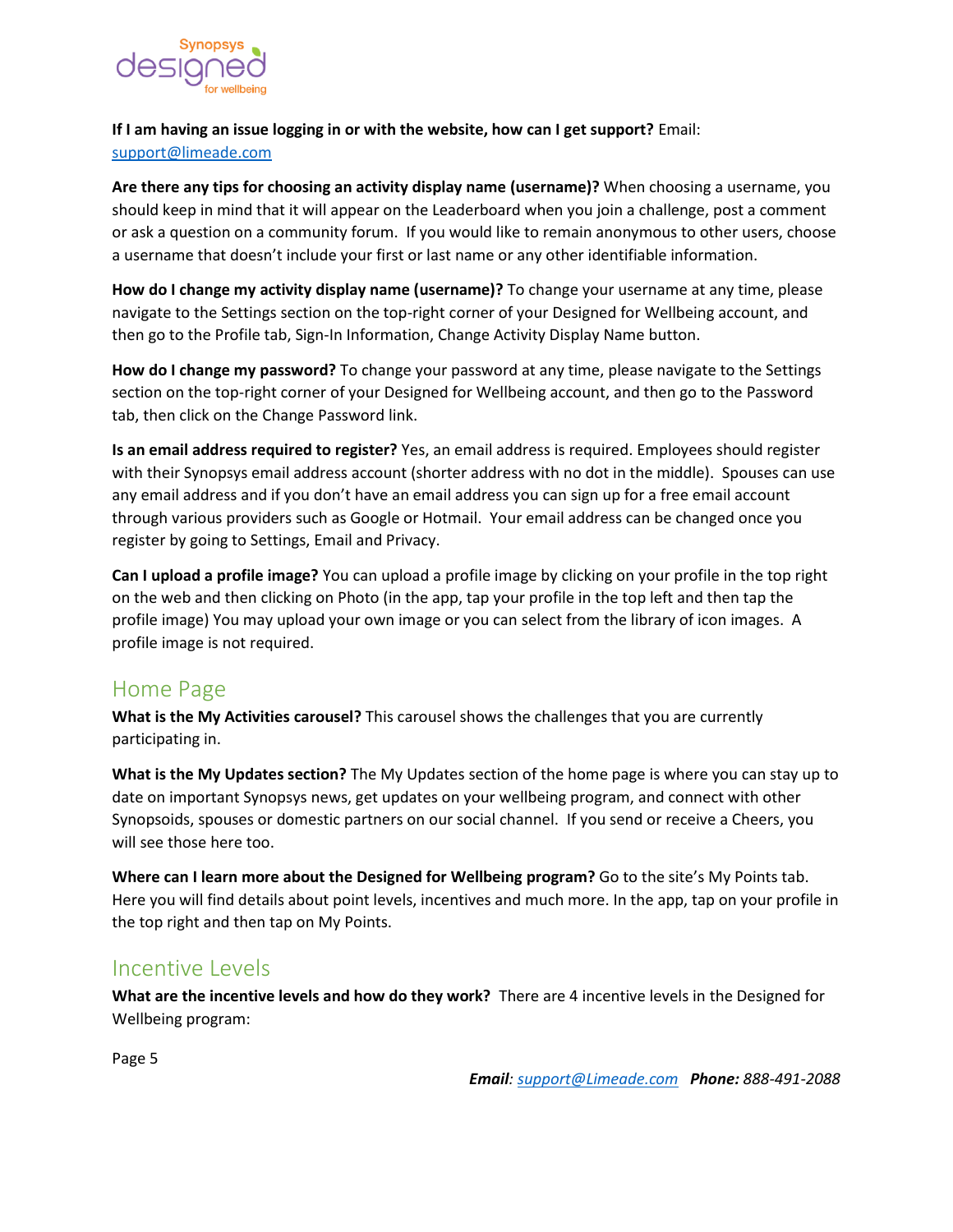

**Level 1:** Sprout (500 points) – Complete your Well-Being Assessment plus 250 points in Wellbeing challenges and earn your medical premium discount for 2023:

- \$10 a pay period or \$260 a year if just one person earns the incentive
- \$20 a pay period or \$520 a year if both you and your covered spouse/domestic partner complete the activities
- If you waive medical coverage for 2023, you will earn a \$100 Tango gift card that will be issued to you in February 2023.

**Level 2:** Grow (1,000 points) - Set your goals and start completing challenges. Earn points toward a \$50 Tango gift card

**Level 3:** Thrive (2000 points) – Continue to complete challenges and earn a second Tango gift card worth \$100.

**Level 4:** Flourish (3000 points) – Get aggressive and do as much as you can to live well. You will be entered into a drawing for 6 grand prizes. Two participants will receive a \$1000 Tango gift card and four participants will receive a \$500 Tango gift card.

#### **What are the deadlines to reach each level?**

**Level 1:** Sprout – September 16, 2022 to receive the Synopsys medical contribution discount

**Level 2:** Grow – April 21, 2023

**Level 3:** Thrive – April 21, 2023

**Level 4:** Flourish – April 21, 2023

**How do I know my current level?** You can find your current level on the right of your Home Page in the square box.

- A [1] means you are working on Level 1/Sprout.
- A [2] means you have earned Level 1/Sprout and working on Level 2/Grow.
- A [3] means you have earned Level 2/Grow and working on Level 3/Thrive.
- A [4] means you have earned Level 3/Thrive and working on Level 4/Flourish.

You can learn more and see future Level information and rewards by clicking on My Points from the Home Page. Click Completed and see all the Levels you have earned this year.

**How will I receive the cash incentives that I earn?** For Grow and Thrive, you will receive a \$50 Tango gift card (Grow) and \$100 Tango gift card (Thrive) via a Tango code sent by email following completion of this level. If you complete Sprout and have opted out of medical coverage, you will receive an \$100 Tango gift card issued in February 2023.

**Do I have to pay taxes on my cash incentives?** Synopsys will cover the income taxes on the rewards you receive.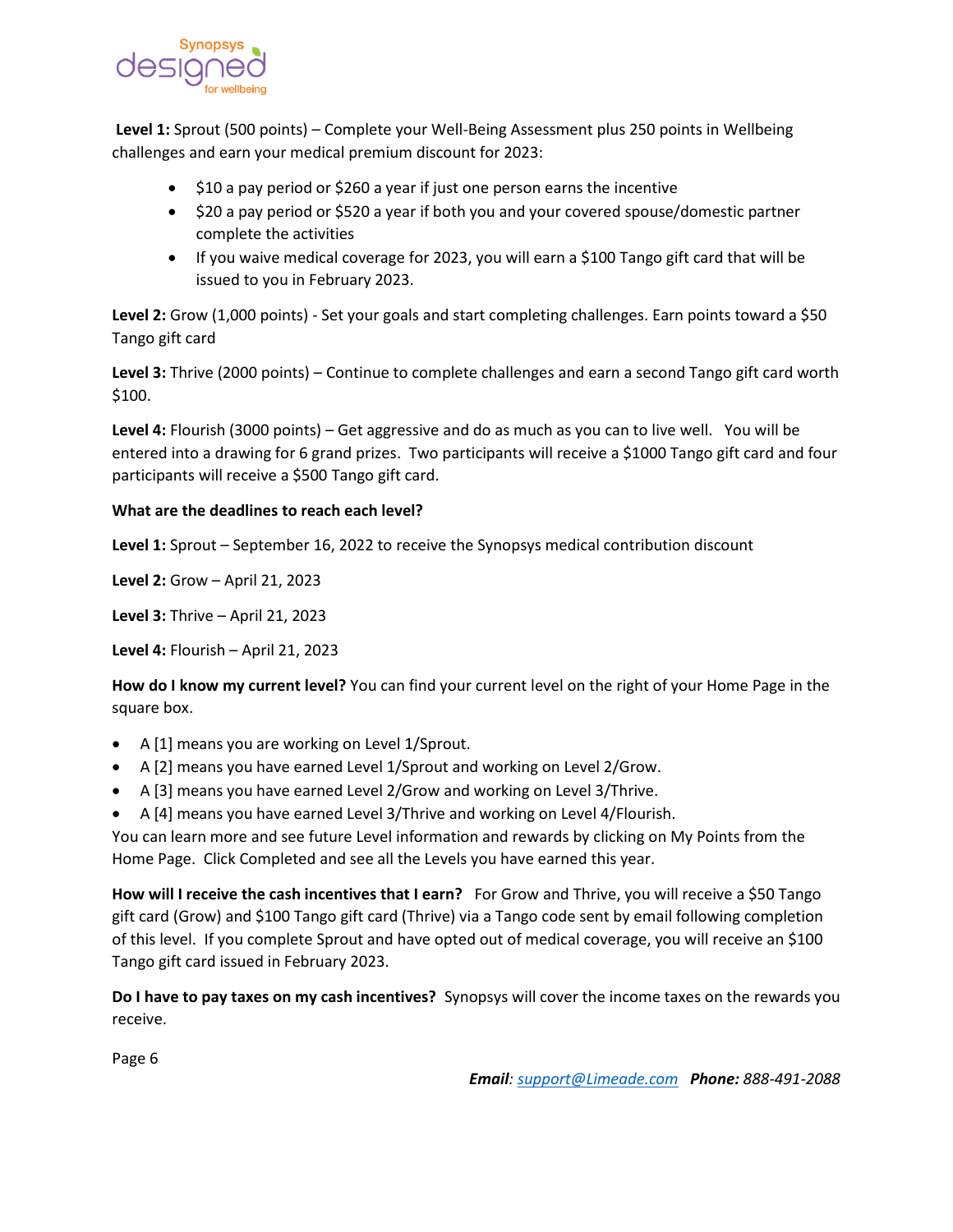

# <span id="page-6-0"></span>Well-Being Assessment

**What is the purpose of the Well-Being Assessment?** The Well-Being Assessment is an online questionnaire that helps establish a baseline view of your overall health status. The questionnaire takes about 10 – 15 minutes to complete and asks basic health habit and lifestyle questions.

**Will Synopsys see my responses?** Your responses are completely confidential —Synopsys will never see your answers. The Well-Being Assessment is used for three primary purposes.

First, the assessment provides you with a health score and with actionable suggestions to improve your score. This process improves your overall health awareness.

Second, the assessment is the primary gateway for the coaching program Synopsys provides through Designed for Wellbeing and are delivered by our vendor, Limeade. Should your Well-Being Assessment show certain areas of risk, you are encouraged to contact a Well-being coach (see section below about coaching services) and explore relevant resources so that you can engage in to better manage your condition before it becomes worse.

Finally, the consolidated (de-identified) data received from the assessments is used to generate aggregate reports on the overall health of our people and then helps us make recommendations on future Wellbeing campaigns and programs that Synopsys might offer.

**Do I need to complete the whole Well-Being Assessment at once?** No, you do not need to complete the Well-Being Assessment at once. You may skip entire Life Areas and come back to them at a later date. In order for your assessment responses to be saved, however, you must complete every question within a life area, and you must complete the whole Well-Being Assessment to qualify for your Synopsys medical contribution discount. Just be sure to complete the entire Assessment by September 16, 2022!

**How long are my Assessment results available after I complete it?** Your detailed assessment results are available for you to view for the rest of the program year, or until you take the assessment again. You can see comparisons of your Well-Being Assessment scores year-over-year, to understand your progress.

**How often do I need to take the Well-Being Assessment?** You need to take the Assessment once per program year. You are able to re-take the Assessment as many times as you would like throughout the program year, but you must re-take the entire Assessment (you cannot change individual questions only). *Note:* Retaking the Assessment will clear ALL your previous responses for this incentive period. Any points earned for the completion of this will be removed from your points history.

**If I complete my Well-Being Assessment multiple times will I get additional incentives?** No. Synopsys is only offering incentives to employees, spouses and domestic partners for completing the Well-Being Assessment once per program year.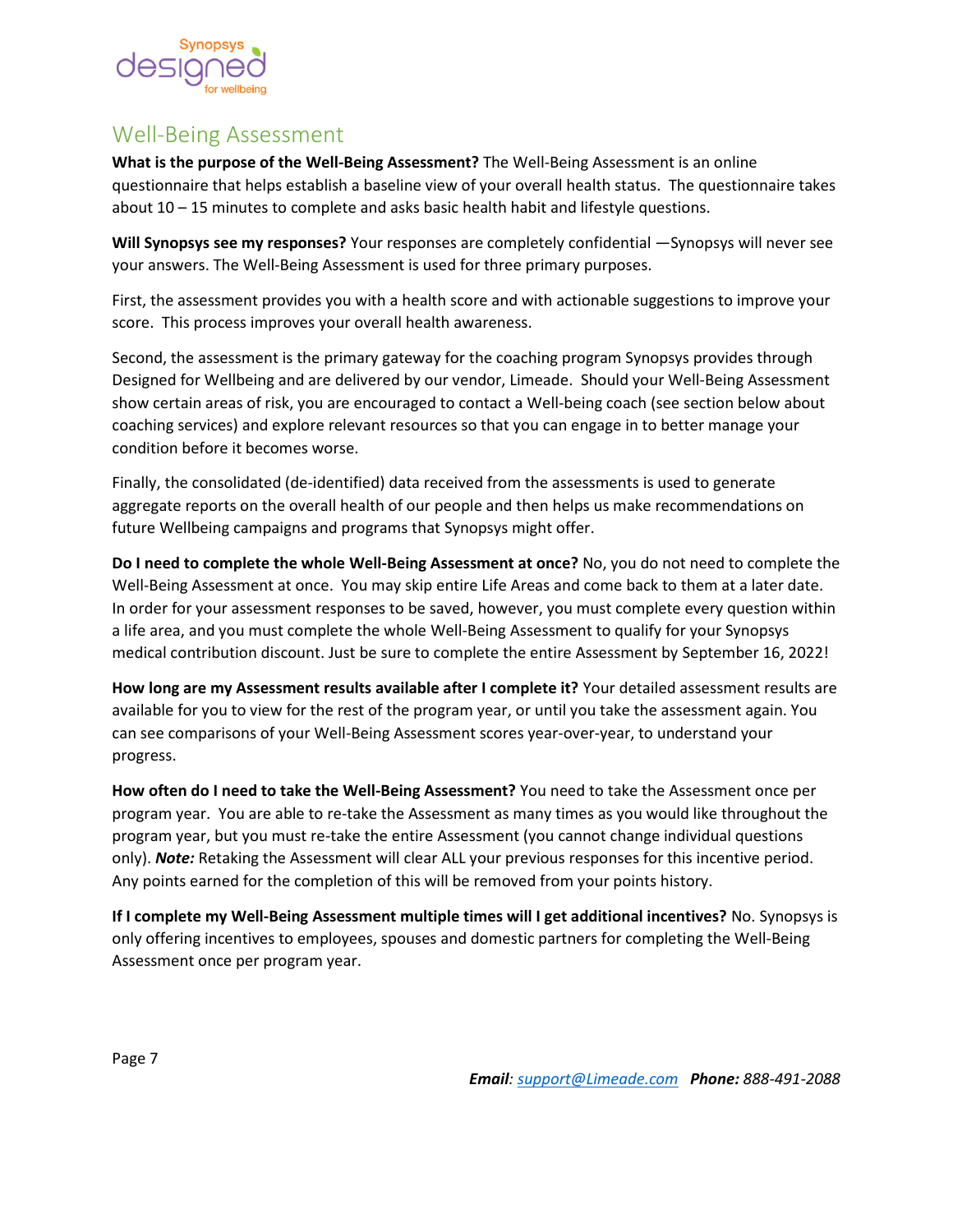

**What if I skip a question on the Well-Being Assessment?** You must complete all questions within a Life Area in order for your results to be saved. You may skip entire Life Areas and come back to them at a later date.

Assessment questions that pertain to Know Your Numbers Screening information (Blood glucose, cholesterol, blood pressure, heart rate, body composition) will be automatically loaded into your Well-Being Assessment after your Health Screening results are received by Limeade either from an on-site screening event, from the Physician fax form or from LabCorp.

**Can I edit my Well-Being Assessment answers?** You cannot edit individual answers within the Assessment. If you would like to change any answer on your assessment after it has been submitted, you must re-take the entire Well-Being Assessment.

**What happens when I re-take my Well-Being Assessment?** This will clear ALL your previous responses for this incentive period. Any points earned and the completion of this will be removed from your points history.

**Where can I view the results of my Well-Being Assessment?** You can view the results of your Well-Being Assessment on the My Results tab.

- The Summary tab provides a high-level overview of your strengths as well as areas to improve.
- The other tabs represent Life Areas which house your scores for each Dimension as well as personalized resources and Action Steps.
- The Health Risk tab (to the far right) houses your Know Your Numbers Screening results.

**How do I print my Well-Being Assessment?** The best way to print your Assessment results is to use the standard print function on your computer. Go to My Results and choose the dimension tab that you would like to print. The Summary tab is typically 3 pages and individual dimensions are 2 pages.

Make sure to select Print Preview before printing and to set the print range to eliminate any blank pages.

#### **How long will it take to complete the Well-Being assessment?**

It varies, but for most people 10 – 15 minutes is needed. Though we suggest answering all the questions at once, the Assessment is divided into several different Life Areas that you can complete individually. You may save the assessment and complete at a later time, however you must complete the entire life area in order to save your progress. Once your Assessment is complete, you'll be able to connect with a variety of resources.

# <span id="page-7-0"></span>Know Your Numbers

**What is Know Your Numbers?** Know Your Numbers is a challenge that encourages you to know and understand your biometric screening results. Know Your Numbers is optional for the 2022-2023 program year. Testing for this includes a simple blood test of your cholesterol, glucose and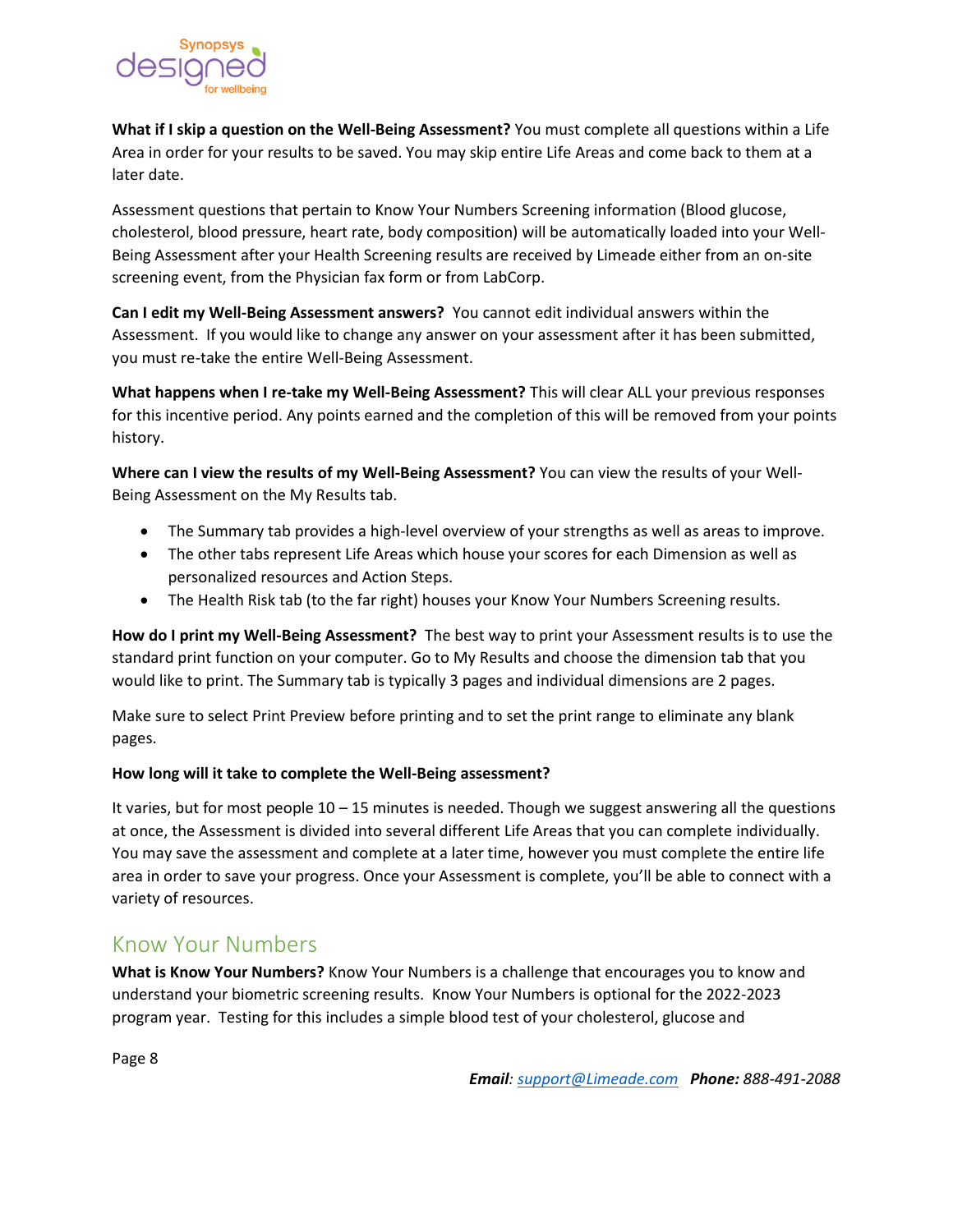

measurement of your blood pressure and body composition. Your results are completely confidential – again, Synopsys will never see your results. Our hope is that you will use this information to have a conversation with your doctor about your health.

#### **How can I complete Know Your Numbers?** There are 4 ways:

#### **Option 1: Order an Aduro Home Kit**

**[Order an Aduro Home Kit](https://wellmetricssurveys.secure.force.com/Order/HomeTestKit?e=synopsys)** and mail the kit back no later than April 7, 2023 to ensure numbers are logged into your account by the end of the program. [Click here](https://documents.limeade.com/Synopsys/2020_HomeTestKit_how-to.pdf) to learn more about the Home Test Kit.

After your kit is received and process, your results and points will be automatically uploaded to your account.

#### **Option 2: Submit a form**

Make an appointment with your primary physician for your biometric health screening. You will need to bring this **[Health Provider Screening form](https://synopsyswellbeing.limeade.com/api/Redirect?url=https://wellmetricssurveys.secure.force.com/Biometrics/DownloadableForm?q10=NoTobaccoForm%26q9=%5Bparticipantcode%5D%26q8=%5Be%5D%26q3=)** with you. Then, follow the steps below.

- 1. Have your health provider complete and sign the form.
- 2. Submit the signed form via one of two secure methods (either you or your health provider's office can complete this step):
	- a) Digital submission: [Click this link here](https://wellmetricssurveys.secure.force.com/program) OR
	- b) Fax submission: Fax to 1-866-877-7095 (Note: Please do not include the cover page of the form in your submission. Only page 2 is required.)
- 3. Keep a copy of the successful transmission for your records.

Results from a testing date between 9/3/21 and 4/18/23 will be accepted. Form submission deadline is 4/18/23. Once submitted, your results and points will be automatically uploaded to your account within 72 business hours.

#### **Option 3: Visit a LabCorp location near you**

[Find a LabCorp location near you.](https://www.labcorp.com/labs-and-appointments) You will need to print and bring the LabCorp form to your appointment. **[Click](https://mywellnessnumbers.com/Synopsys/Synopsys_LabCorp-Voucher.pdf) [here](https://mywellnessnumbers.com/Synopsys/Synopsys_LabCorp-Voucher.pdf)** to download the form. Your results and points will be automatically uploaded to your account within 5-7 business days.

#### **Option 4: [Self-report these values](https://synopsyswellbeing.limeade.com/MyResults) from a recent physician visit**

You can use lab results obtained between 9/3/21 and 4/18/23. Please be as thorough as possible with the metrics you enter, however, glucose, A1C, and body fat % are optional. **Please note: These metrics must be entered into the Well-Being Assessment for credit. When using this option, this activity will not be marked as tracked/completed but rest assured 250 points will show up in your Point History as Know Your Numbers on the date you complete the task.**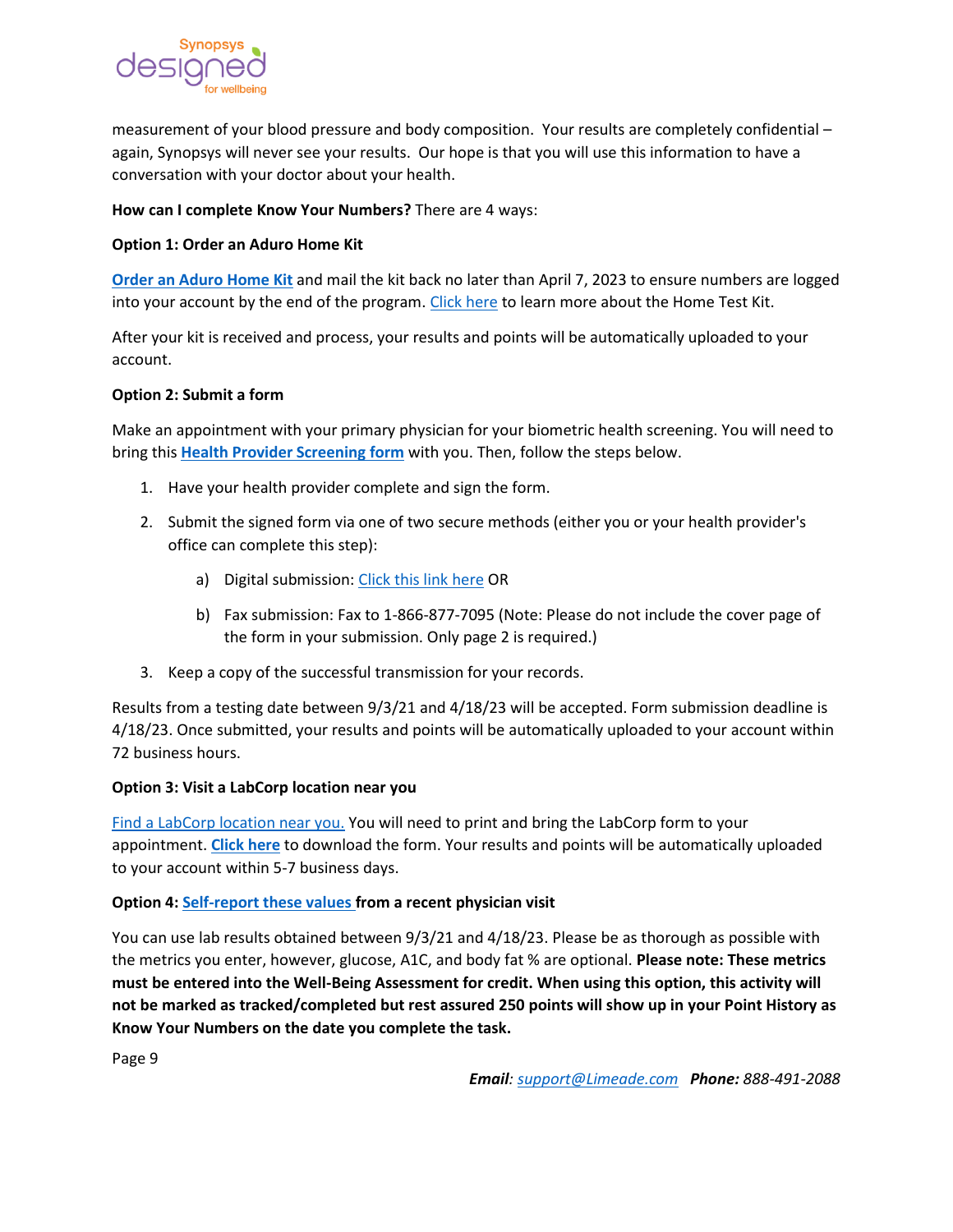

**Where can I find the results of my screening?** If you attend an onsite screening event, you will receive your results that day. You will also find these results under My Results, and then the Health Risk tab a few minutes after your screening event. **\*Note there are no on-site screenings for the 2022-2023 program year.**

**Does the screening replace my annual physical with my Primary Care Physician?** No. We encourage you to bring the results to your next doctor appointment to help your doctor measure progress and identify potential health risks.

#### **How do I know that my onsite screening event results or Physician Fax form results have been received? \*Note there are no on-site screenings for the 2022-2023 program year.**

Under My Results, Health tab, you will see that your results are noted as verified with a green check. Under My Points, you will see that you have been awarded points for Know Your Numbers. You will also receive an email when this happens.

#### **What happens if they are not under My Results; how long does it take for my results to be loaded?**

While some Physician Fax forms transfer rapidly to your personal online account, others take longer. Please allow 72 hours after sending your Physician Fax form before requesting support. **\*Note there are no on-site screenings for the 2022-2023 program year.**

**What are the healthy ranges for a biometric screening?** We align our health ranges with the National Institute of Health (NIH) standards:

- HDL >60 for women or >50 for men
- Triglycerides < 150
- Waist to Height ratio under 0.5
- Blood pressure < 120/80
- Fasting glucose <100 mg/dl

**Can I edit my Know Your Numbers results?** Yes, you can edit your results directly on the My Results tab. Numbers that are entered manually will be present under each metric with a date and note that it is self-reported. Numbers that are uploaded through an onsite event, or Physician Fax Form will have a green check next to them, marking them as verified.

**How do I download the Physician Fax Form?** To download the Physician Fax Form, click on the Know Your Numbers tile, and then choose the link to Physician Fax Form.

**Who will be conducting the onsite screenings?** Staff performing the health screenings is trained medical screeners (i.e. nurses and medical personnel) that are provided by our partner Limeade. **\*Note there are no on-site screenings for the 2022-2023 program year.**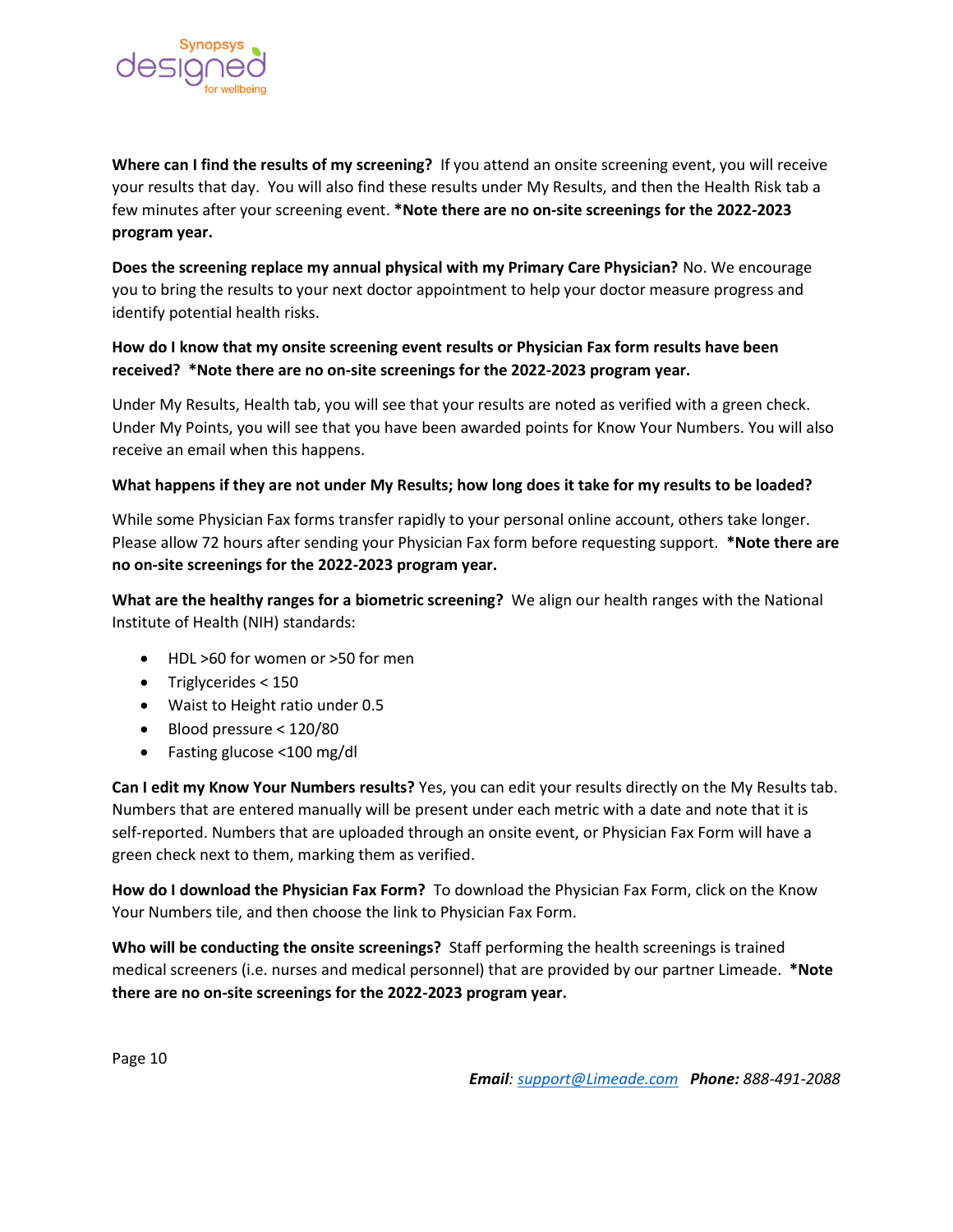

**How long will the onsite screening take in its entirety and what does it entail?** Please allow approximately 20 minutes for the screening. **\*Note there are no on-site screenings for the 2022-2023 program year.**

**What does the onsite screening include?** 1.) Check-in on an iPad 2.) Finger stick 3.) Measure blood pressure, height, and weight 4.) 5.) ~10 minute health advisor session 6.) one minute survey 7.) Results are automatically uploaded to your Synopsys Designed for Wellbeing platform! **\*Note there are no onsite screenings for the 2022-2023 program year.**

**How long do I have to wait to see my results after I complete the onsite screening?** You will receive your results instantly at the onsite screening event, and can then discuss them with a trained health professional. You should be able to see these results on your Synopsys Designed for Wellbeing account within minutes. **\*Note there are no on-site screenings for the 2022-2023 program year.**

**Will Limeade ever contact me directly about my screening or assessment results?** You will not be contacted. If you attend an onsite screening event and your results are significantly above or below normal ranges, you may be advised by a Limeade nurse to contact your physician as soon as possible. If you work with a Limeade well-being coach, they will have access to your information but not your individual answers to the Well-Being Assessment.

**I completed my screening and assessment earlier this year through my health plan (UHC or Kaiser). Does that count toward the requirement?** If you had this done either at your doctor's office or at a lab since September 3, 2021, it will count towards Know Your Numbers. You can self-report your biometric information while completing your Well-Being Assessment or by clicking on My Results > Health and then Edit for the appropriate biometric sections or your doctor can submit the results directly to Limeade using the Physician Fax Form.

You will need to complete the Well-Being Assessment in the Limeade system by September 16, 2022, even if you've previously submitted a Well-Being Assessment earlier this year.

**If my assessment and/or screening uncover a chronic condition, can I be denied coverage later because of a preexisting condition?** Absolutely not. In fact, we would encourage you to seek treatment as soon as possible.

# <span id="page-10-0"></span>My Activities and Challenges

**What is the My Activities carousel?** On the Synopsys Designed for Wellbeing site, the My Activities carousel on the Home page is where you can find challenges that you are currently participating in.

**How do I join a challenge?**

- Go to the Discover tab (in the app, tap the compass icon at the bottom).
- At the top, you will see the Featured Activities and Recommended by Synopsys carousels which highlight various resources, events, or aspects to your Wellbeing program. These carousels contain non-My Choice activities. They rotate frequently, so be sure to check back to see what is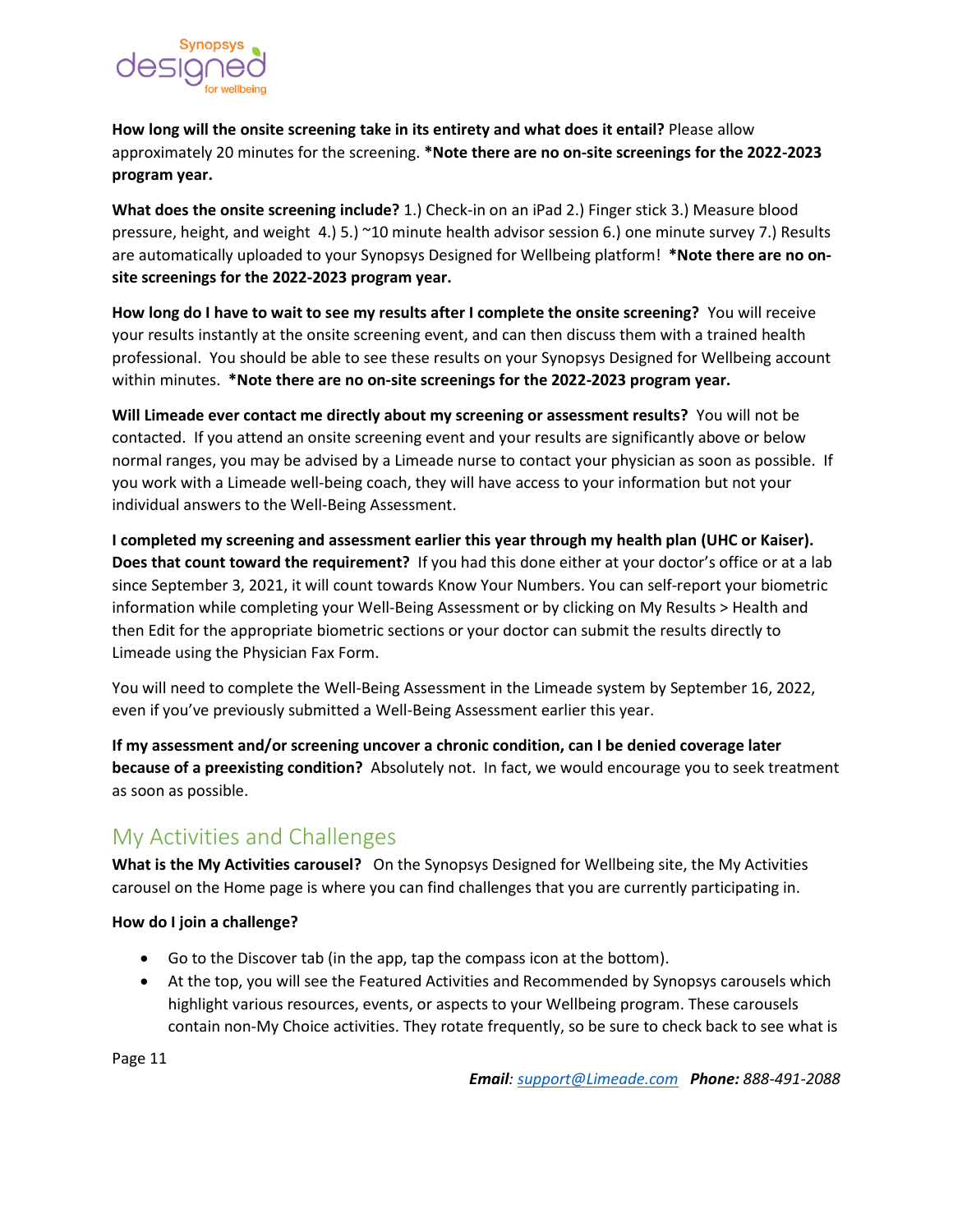

new, exciting, and useful on the site! The other carousels on the page contain My Choice activities that are recommended for you that you are not currently participating in.

• Simply click the challenge and then click Get Started. The activity will now appear in your My Activities carousel on the home page.

**I am unsure if my points were uploaded to my profile. How can I make sure**? Go to your points total on the My Points page and click on Points History to see if you were awarded points for the specific challenge in question.

**How do I connect an activity device?** From the Home Page, click on the Device icon in the top right next to the Bell icon and click Connect a Device (or click on your profile, Settings, and then Apps and Devices). If you have synced an activity device to the Synopsys Designed for Wellbeing site, then your steps, time, mileage, etc. will be automatically uploaded to device-enabled challenges only.

#### **What are the tracking rules for an activity challenge?**

- Challenges can be backtracked up to 2 weeks.
- Participants have up to 3 days after the end of the challenge to record their results.

**How long can I track a challenge after a challenge has ended?** Participants have up to 3 days after the end of the challenge to record their results.

**How do I know when a challenge ends?** When you click into a challenge tile, the end date will be included clearly within the challenge text.

**How often do challenges change**? We update the Synopsys Designed for Wellbeing site with new challenges every 7-9 weeks. Be sure to come back to the Synopsys Designed for Wellbeing site frequently so that you don't miss a beat!

**What support is available to help me successfully meet my challenges?** You can find supportive information within each specific challenge, including smartphone applications, books, articles and websites. You can also contact a well-being coach. Click into the challenge tile to see everything that is available.

**What are leaderboards?** Leaderboards are a fun way to build a bit of healthy competition among employees and spouses. You can see where you are in your challenge progress as compared to others. Individual challenges will have individual usernames on the board. Team challenges will rank the teams.

**Can I design my own challenges or goals?** Yes, from the Home Page, click My Results and then select a life area (for example, Emotional)) and then click Explore next to the specific area that interests you (for example, Self-Acceptance). Within that life area select an activity, click Get Started and track your progress in that area.

**Can I invite others to join me in a team challenge?** Yes, When you join a team challenge, you can invite a friend to do it with you. Open the activity tile and in the **Tracking** section click **+Invite.** Enter the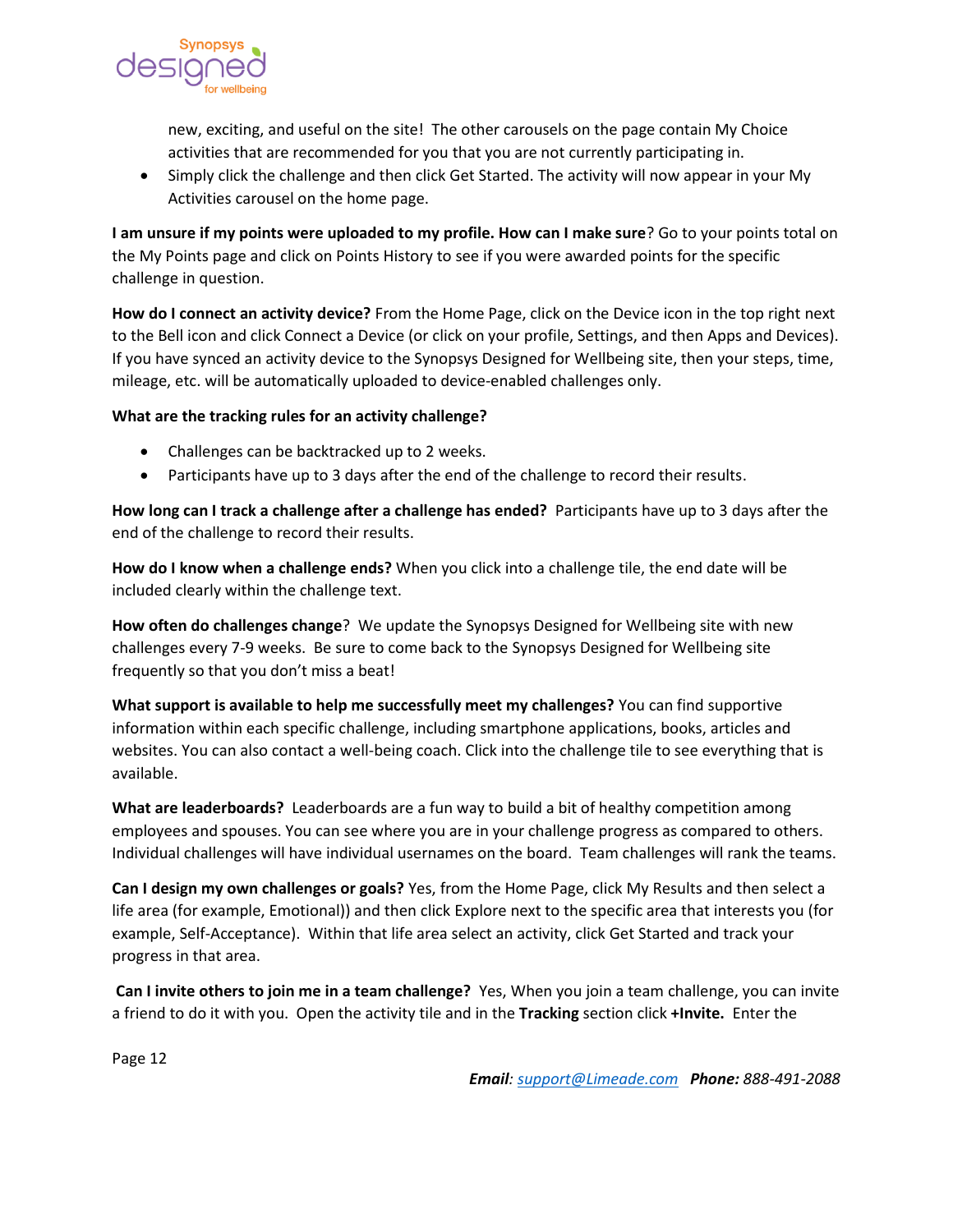

person's username or email address and click **Send.** Once Send is clicked the email to join a team is automatically sent.

**Can I invite Synopsys employees to join a team challenge who are located in other countries?** This is a US based program so you will need to limit yourself to your colleagues in the US.

**Can I invite people to join a team challenge who are not Synopsys employees?** You may invite Synopsys US employees as well as eligible spouses and domestic partners, to join you in a challenge.

**Can spouses participate in the challenges**? Yes, your spouse can activate their account and join you in challenges.

# <span id="page-12-0"></span>Services

**What is the Services tab?** The Services tab (9-dot grid icon in the app) is where you can find additional information about the benefits and resources available to you. You can also post to the My Updates feed from this page, as well as Send Cheers to a coworker or spouse/domestic partner, view Badges you've earned, and view My Results to quickly access your Well-Being Assessment results when you're in the app. In addition, you can invite a Synopsoid, spouse, or domestic partner to participate in the wellbeing program with you from here.

**Can I invite Synopsys employees to join the program who are located in other countries?** This is a US based program so you will need to limit yourself to your colleagues in the US.

**Can I invite people to join the program who are not Synopsys employees?** You may invite Synopsys US employees as well as eligible spouses and domestic partners, to join you in the program.

# Communications

**How do I change my email preferences?** In the top-right corner of your Synopsys Designed for Wellbeing site, click on your profile, Settings, Notification Settings. Once you've updated your settings, click Save Profile and Setting Changes.

**What is the notification bell for?** Your notifications (the bell icon found on the top right of your Synopsys Designed for Wellbeing site or the bottom of the Limeade ONE app) is where you can find important notices and posts about your wellbeing program. If you earn a Badge or another person sends you a Cheers, you will be notified of those here as well. Click on the individual notification to view its full details. If you use the Limeade ONE app, you have the option to turn on push notifications to be notified in real time on your mobile device.

# <span id="page-12-1"></span>Mobile Experience

Page 13 **Can I access the Synopsys Designed for Wellbeing site from my smart phone?** Yes! Make it easier to check your progress and stay on track. Download the Limeade ONE app. Enter "synopsys" as the

*Email[: support@Limeade.com](mailto:support@Limeade.com) Phone: 888-491-2088*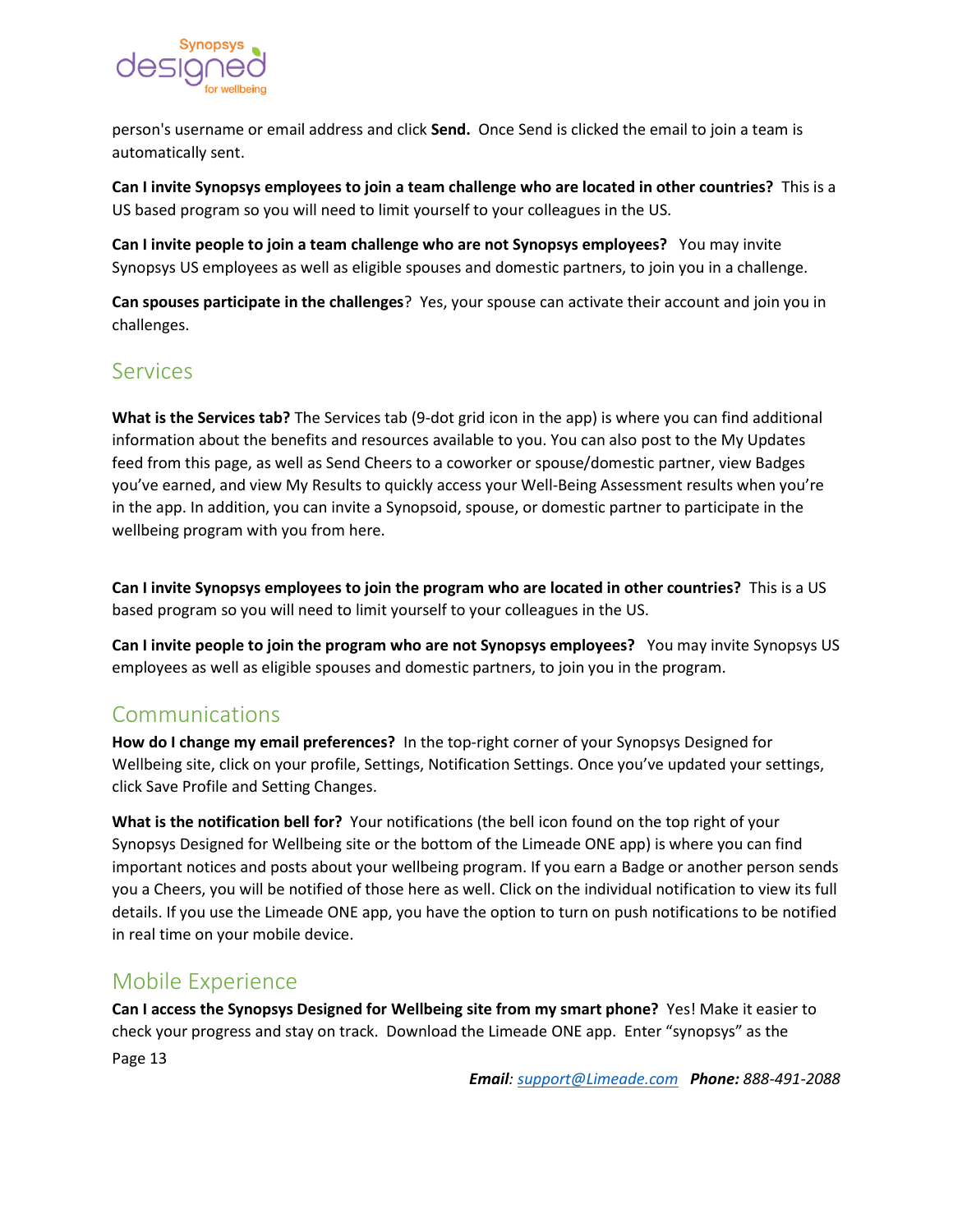

company name. Once you open the app, log in (employees use SSO; spouses and domestic partners log in with your Limeade username and password) and start tracking.

**Which smart phones are supported?** Currently the best user experience is on an iPhone running iOS and Android smartphones.

**Is there an iPhone/Android app?** Yes, download the Limeade ONE app. Enter "synopsys" as the program code. Once you open the app, log in with your Limeade username and password and start tracking.

# <span id="page-13-0"></span>Supported Activity Devices

**What devices are supported by the Synopsys Designed for Wellbeing site?** We support many devices, to see a list click your profile, Settings, and then Apps and Devices.

**How can I get a device?** FitBit can be purchased at many stores and online retail locations. RunKeeper is a free application that can be downloaded from both Apple and Android Play app stores.

**What do these devices track?** The standard is: Steps, Minutes, Miles and Calories-burned. Some products also track sleep.

**How do I sync my Activity Device to the Synopsys Designed for Wellbeing site?** The following information will guide you in setting up your device within your platform. It is simple to sync up your device(s). Start by clicking on the Device icon next to the Bell icon and click Connect a Device (or click on your profile then Settings, Apps & Devices tab) to connect your specific device. Find your specific device and click on Connect. Follow the onscreen instructions to finish syncing your device.

# Support

**If I am having an issue with the website, how can I get support?** Email[: support@limeade.com](mailto:support@limeade.com)

**What is the response timeline for support issues?** Our support team aims to respond to all support issues within 24-hours.

# <span id="page-13-1"></span>Coaching

**What is coaching?** As part of the Synopsys Designed for Wellbeing program, you have access to complimentary telephonic well-being coaching. Your coach will not judge or diagnose you; instead they are here to support you in the fulfillment of your personal visions and goals.

**Can my spouse use coaching services?** Yes, your spouse/partner is eligible for coaching.

#### **When should I contact a coach?**

- You are ready to make a change in your Wellbeing, but don't know where to start.
- You want to personalize your fitness or nutrition plan.
- You've currently felt that stress is impacting your Wellbeing.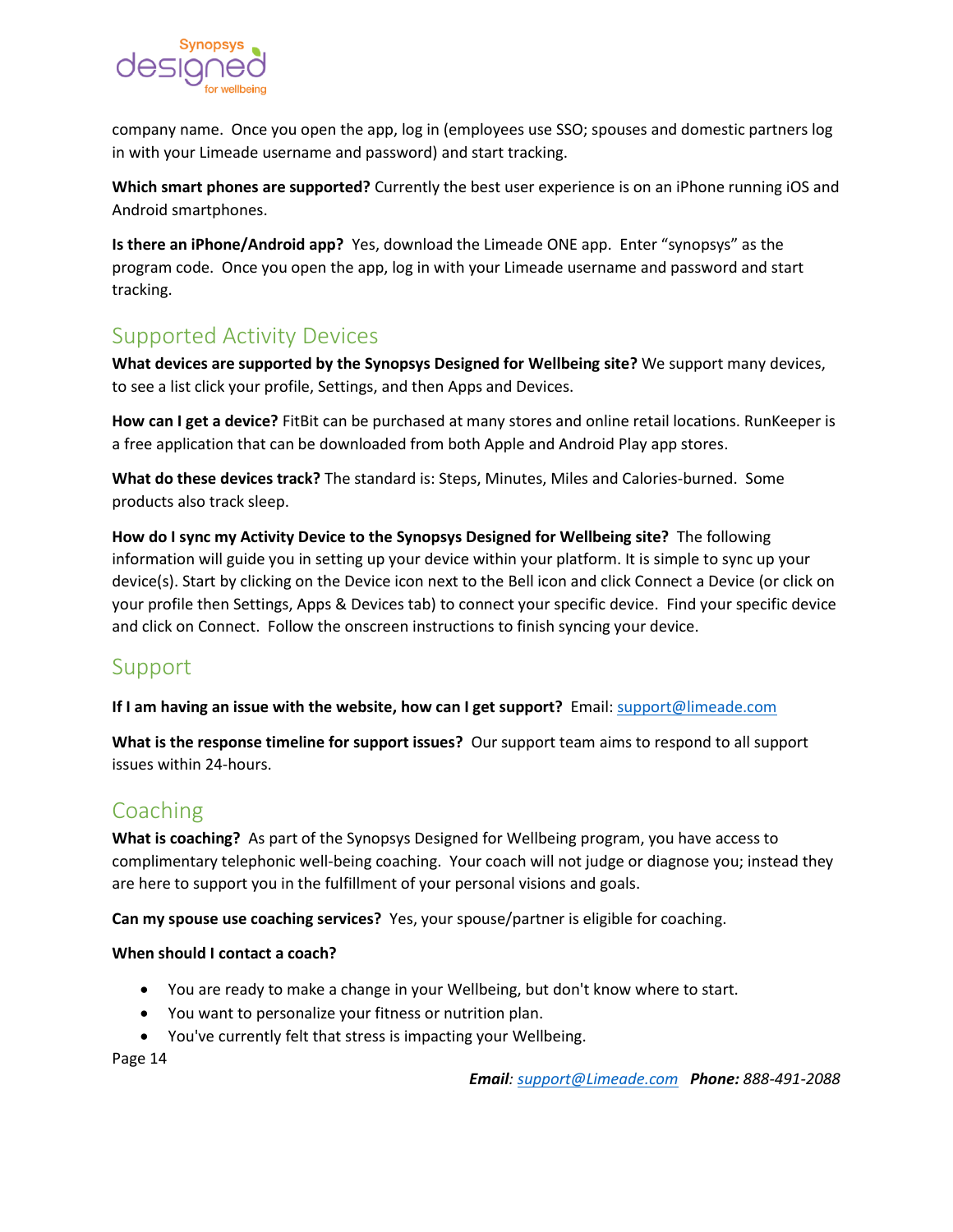

- You are frustrated with your progress on meeting personal Wellbeing goals.
- You want to move past barriers and excuses and see results.
- You want support for anything from pre/post-natal health to family health.

Call 1-888-213-7953 between 6am and 6pm PST to get started. Your coach will help get you moving on the road to your best self and your health and Well-Being goals.

**Is coaching required?** No. Coaching is completely voluntary and is here for you when you need it.

**How do I schedule a coaching session?** The best way to schedule a coaching session is to call 1-888-213- 7953 between 6am and 6pm PST and speak with a personal concierge to connect with the most appropriate coach for you and a time that works well

**What is expected from me before and during coaching?** Before your first coaching session, spend a little time thinking about what you want to accomplish with your coach. You don't need to have all of the answers, but it is helpful to have an idea of what you would like to work on.

For meeting with your coach, block off 30 minutes of uninterrupted time and be in a location where you feel comfortable speaking with a coach.

Your coach will come prepared to support you in the creation and fulfillment of visions and goals. He or she will not come with a pre-prescribed program, but instead will assist you in developing your own best thinking and a plan personalized to help you break through barriers and achieve your goals. There will be some work for you to do, as this is your life! You will leave the call with clear action steps that you personally decide and can begin working on immediately.

**What are the certifications of the coaches?** All coaches have a minimum of a 4 year degree in a health related field, coach training in multiple concepts of behavior change, at least 2 years of teaching or coaching experience, and comprehensive training in Synopsys' Designed for Wellbeing program.

**How long is a coaching session?** The first session takes up to 30 minutes. Follow up sessions can range from 5-25 minutes, depending on your needs at the time of the session.

**What is the average number of coaching sessions?** While there is no required number of sessions, most people can make significant progress in as little as 6 sessions. The number and frequency of your coaching sessions will be mutually decided upon between you and your coach.

**What if I need to reschedule?** Simply call 1-888-213-7953, tell the program concierge your name, your coach's name if you know it, and when your appointment is scheduled. The concierge will help you reschedule for a more convenient time.

Page 15 **Besides 1-on-1 coaching, what else is available to support me in reaching my goals?** This will be dependent on program design which will be updated throughout the year. You can participate in any of the challenges and events presented through the Synopsys Designed for Wellbeing service that interest you by logging on to the Designed for Wellbeing website and looking on your Home Page. Watch for new challenges and programs to be released throughout the year.